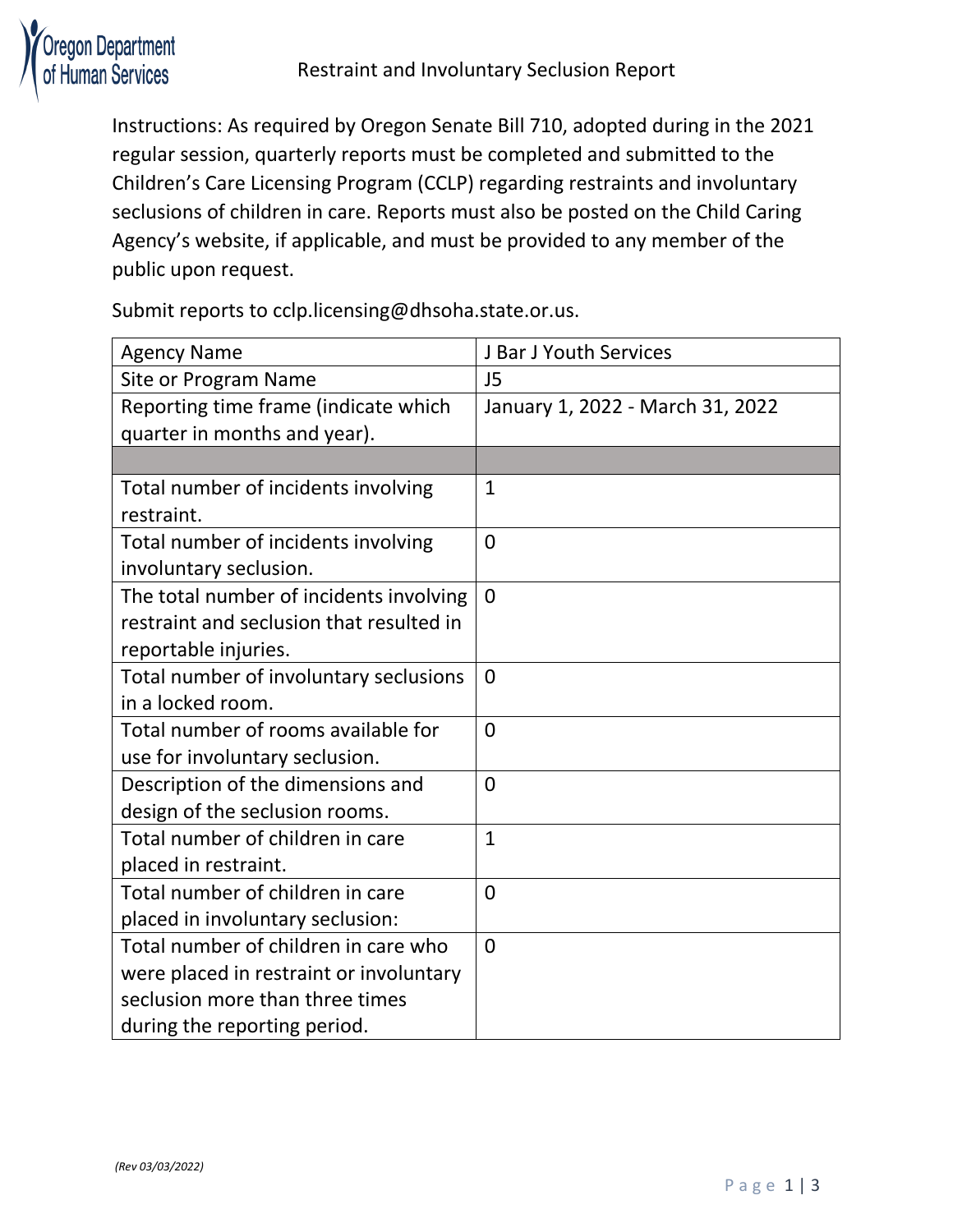

| A description of the steps the program   | All staff are trained in CPI. |
|------------------------------------------|-------------------------------|
| has taken to decrease the use of         |                               |
| restraint and involuntary seclusion.     |                               |
| Number of incidents in which an          | $\Omega$                      |
| individual who placed a child in care in |                               |
| a restraint or involuntary seclusion     |                               |
| was not certified or trained in the use  |                               |
| of the type of restraint or involuntary  |                               |
| seclusion used, including individuals    |                               |
| whose certification or training was      |                               |
| expired at the time of the restraint or  |                               |
| seclusion.                               |                               |

Demographic characteristics of the children in care who the program placed in a restraint or involuntary seclusion, including race, ethnicity, gender, disability status, migrant status, English proficiency and status as economically disadvantaged, unless the demographic information would reveal personally identifiable information about an individual child in care. Indicate the number of children who experienced restraint or seclusion who match each of the criteria listed below:

| Race/Ethnicity:                  | <b>Total Number of Children</b> |
|----------------------------------|---------------------------------|
| American Indian or Alaska Native | 0                               |
| Asian                            | 0                               |
| <b>Black or African American</b> | 0                               |
| Hispanic (any race)              | 0                               |
| <b>Native Hawaiian</b>           | 0                               |
| <b>Other Pacific Islander</b>    | 0                               |
| White                            |                                 |
| Other                            | 0                               |
| Unable to determine              | 0                               |

| Gender:     | <b>Total Number of Children</b> |
|-------------|---------------------------------|
| Male        |                                 |
| Female      |                                 |
| Transgender |                                 |
| Non-binary  |                                 |